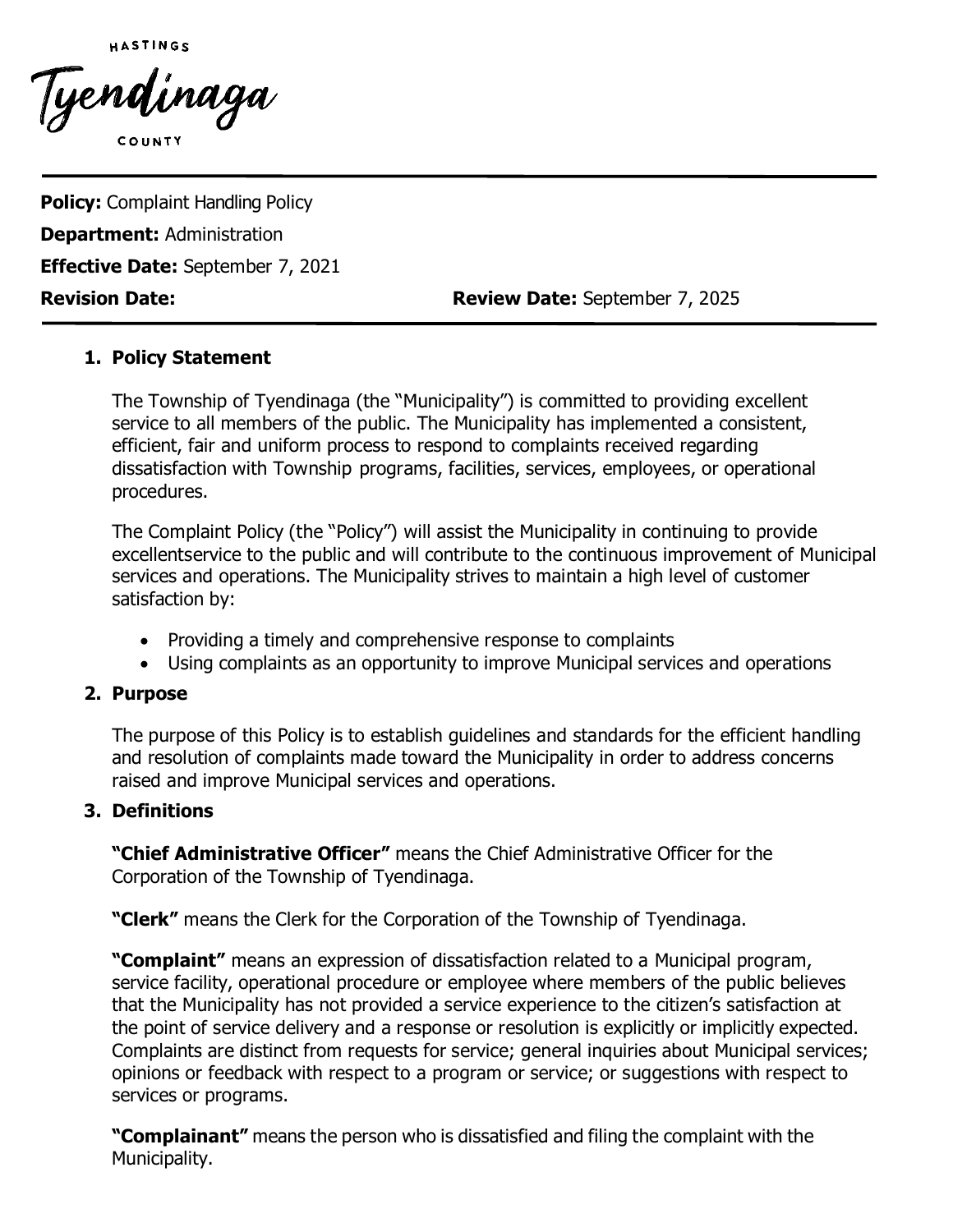**"Council"** means Council of the Township of Tyendinaga.

**"Employee"** means an employee of the Corporation of the Township of Tyendinaga.

**"Frivolous"** complaint means one that has no serious purpose or value, is about a matter so trivial or one so meritless on its face that any investigation would be disproportionate in terms of the use of resources.

**"Municipality"** means the Corporation of the Township of Tyendinaga.

**"Vexatious"** complaint means that the complaint is initiated with the potential intent to embarrass or annoy the recipient, or is part of a pattern of conduct by the complainant that amounts to an abuse of the complaint process.

# **4. Types of Complaints**

The following are examples of Complaints covered by this policy:

- Concern that a matter was not completed or carried out in accordance with Municipal policies or standards (i.e. requirement to provide proper public notice in accordance with the Council approved Notice Policy);
- Receiving poor customer service (i.e. poor interaction with a Municipal employee);
- The timeliness through which a service was provided (i.e. delay in issuance of a permit or licence beyond standard service timelines); or
- The quality of a service provided (i.e. service requested was not the service provided)

This Policy applies to complaints that are received from members of the public regarding all Municipal programs, facilities, services, operational procedures or employees.

A Complaint is distinct from:

- A request for service made on behalf of a citizen for a specific service;
- A general enquiry or specific request for information regarding a municipal service;
- A request to increase service levels or provide a new service;
- An opinion or feedback, comment and expression of interest in a program or service;
- An expression of approval or compliment for municipal staff member, program, product or process; and,
- A suggestion or idea submitted with the aim of improving services, programs, products or processes.

The following Complaints will not be accepted or investigated in accordance with this Policy:

• A Frivolous or Vexatious Complaint;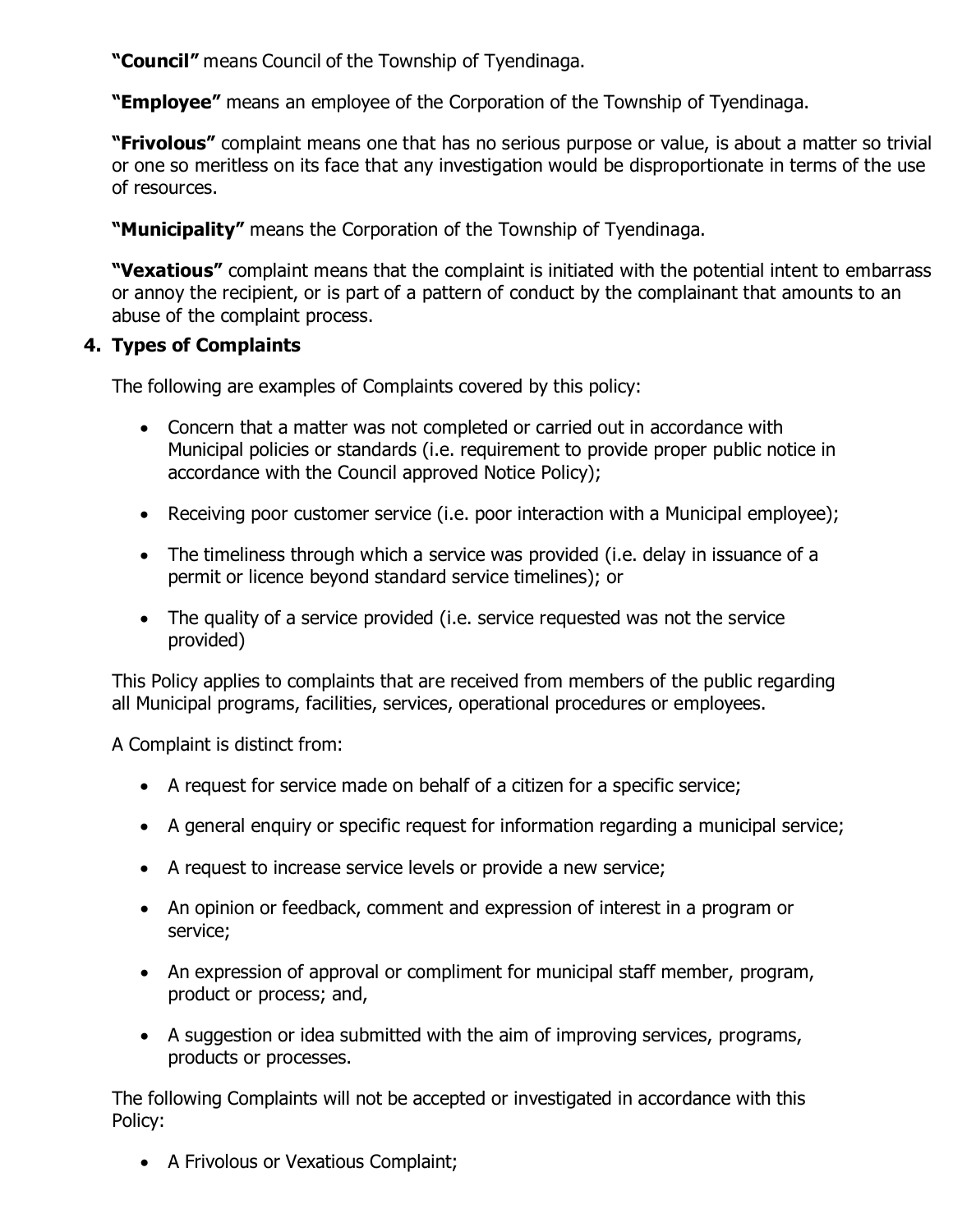- Anonymous Complaints;
- Complaints regarding a decision or recommendation of Council or a Committee of Council;
- Complaints against a Member of Council, Advisory Committee or Board for matters subject to a Code of Conduct duly approved by Council (subject to review by the Municipality's appointed Integrity Commissioner, or in lieu thereof, by Council);
- Complaints regarding whether a meeting of Council was properly held in accordance with the Municipal Act (subject to review by the Municipal's appointed Closed Meeting Investigator);
- Complaints which involve ongoing litigation;
- Any decision, recommendation, act or omission of any person acting as a legal adviser to the Municipality or acting as counsel to them in relation to any proceedings;
- The outcome of an insurance claim processed by the Municipality's insurer;
- Matters pertaining to a Board under the Public Libraries Act;
- Matters addressed by legislation, regulation or an existing municipal by-law;
- Matters that are handled by tribunals, courts of law, quasi-judicial boards, etc.;
- Any decision, recommendation, act or omission by the Municipality, in respect of which there is, under any Act, a right of appeal or objection, or a right to apply for a hearing or review, on the merits of the case to any court, or to any tribunal constituted by or under any Act.

### **5. Procedures**

# **5.1. Informal Complaint**

The Municipality encourages informal and early resolution of Complaints in all circumstances.

It is recommended that a Complainant first directly contact [a representative from] the service area from which the Complaint arises. A Complainant may contact any such representative by meeting with them in person, through mail, email or by telephone.

It is expected that Municipal staff will use their best efforts to resolve these Informal Complaints before they become Formal Complaints (as defined hereinafter), and after the resolution of such Informal Complaints, identify possible improvements in Municipal services and operations. The majority of Complaints can be resolved promptly by the Department in charge of the service.

# **5.2. Formal Complaint**

A Formal Complaint is generated when an informal resolution could not be successfully achieved. Formal Complaints will be submitted to the Clerk on the Municipal Complaint Form attached as Appendix "A". All such Complaints must be dated and signed by an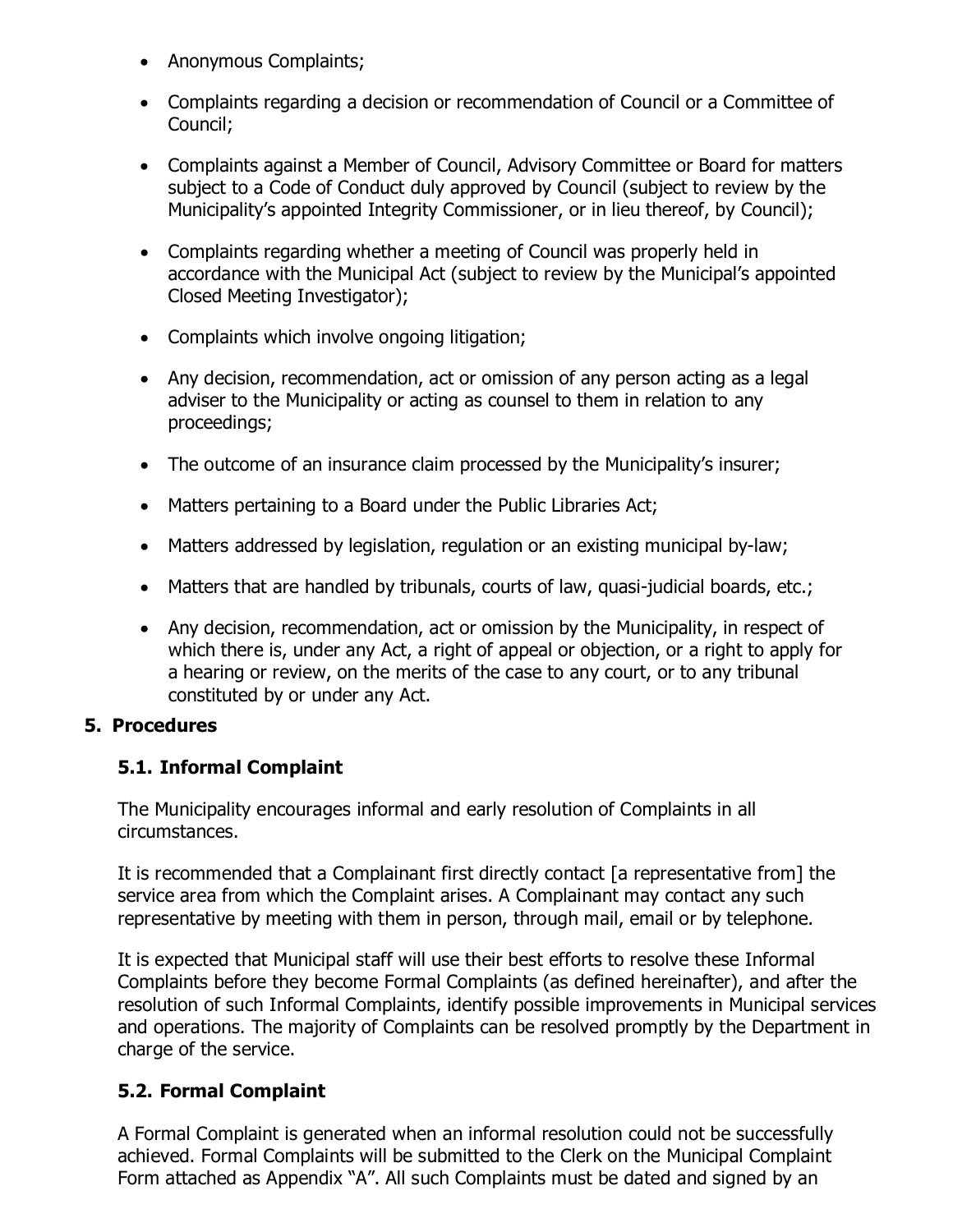identifiable individual. Anonymous Complaints shall not be accepted as they are difficult, if not impossible, to assess or investigate.

The Clerk will log the Formal Complaint and forward it to the Department and copy the Chief Administrative Officer.

# **5.3. Investigation**

- a) The Chief Administrative Officer or designate shall acknowledge receipt of the Complaint within five (5) business days.
- b) The Chief Administrative Officer shall review the issues identified by the Complainant and in so doing may:
	- i. Review relevant municipal and provincial legislation;<br>ii. Review the Municipality's relevant policies and proce
	- Review the Municipality's relevant policies and procedures;
	- iii. Review any existing file documents;
	- iv. Request information from the Department Head, Staff, the Complainant or other members of the public involved in the Complaint;
	- v. Identify actions that may be taken to address the Complaint and/or improve Municipal services and operations; or
	- vi. Take other actions the Chief Administrative Officer deems necessary to resolving the matter.
- c) Upon receipt of a Complaint, and where the Chief Administrative Officer deems appropriate, the Chief Administrative Officer may delegate the authority to investigate and respond to a Complaint to the appropriate Department Head or other designate or may choose to investigate and respond to the Complaint themselves (the "Designated Investigator").
- d) The Chief Administrative Officer may not delegate the authority to investigate a Complaint to any Staff who is or may be named in the Complaint.
- e) The Clerk shall maintain a file of the Complaint in compliance with the Municipality's Records Retention Schedule.
- f) Any Complaint of Employee misconduct shall be forwarded in confidence to the Chief Administrative Officer and shall be addressed through Internal Municipal policies. In the event Employee misconduct is found, the appropriate responsive action shall be taken, however any such responsive action shall remain confidential and shall not be disclosed to the Complainant or the public.

The Designated Investigator shall:

- Document all notes within the Municipal Complaint Tracking Form
- Contact the Complainant where a quick resolution is possible
- Notify the Complainant in writing on an approximate length of time if it is determined the issue may result in a lengthy investigation process
- Review the issues identified by the Complainant and in doing so may:
	- o Review relevant municipal and provincial legislation;
	- o Review the Municipality's relevant policies and procedures;
	- o Interview Municipal employees;
	- o Contact and interview members of the public;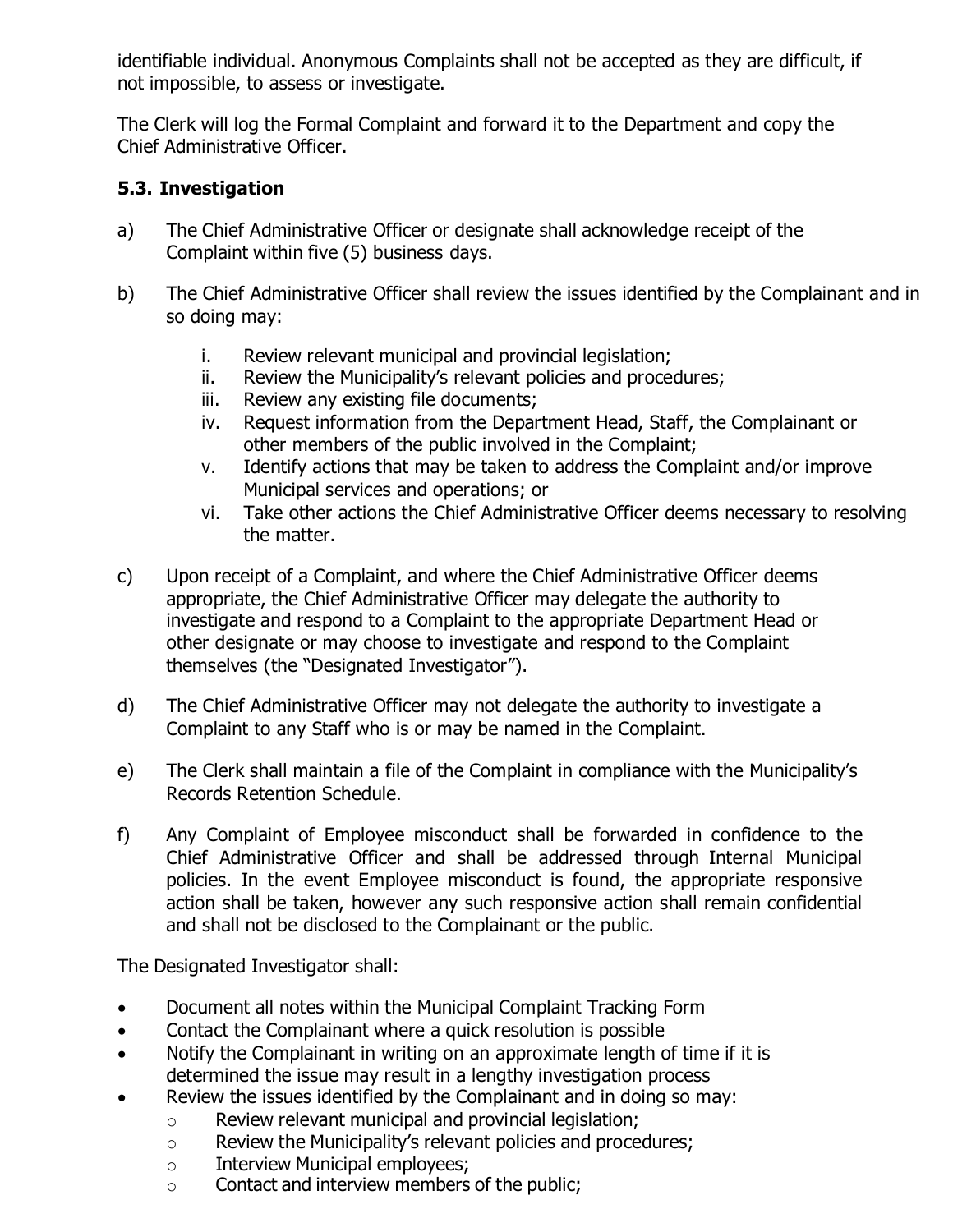- o Contact and interview the Complainant.
- $\circ$  Identify actions that may be taken to address the Complaint or improve Municipal service and operations

At the discretion of the Chief Administrative Officer, Council may be notified of a complaint for information purposes.

## **6. Frivolous or Vexatious Complaints**

When determining whether a Complaint is Vexatious or Frivolous, the Municipality will take into account all the circumstances of the Complaint. The key question is whether the request is likely to cause distress, disruption or irritation, without proper or justified cause.

A Complaint may be considered Frivolous or Vexatious if it meets the definitions of Frivolous and Vexatious as outlined in this Policy. For example, if a pattern of conduct occurs when, on more than one occasion, a Complainant engages in conduct such as the following:

- a) brings Complaints concerning an issue, which Staff have already investigated and determined to be groundless
- b) engages in unreasonable conduct, which is abusive of the Complaints process, i.e. harassing or verbal abuse
- c) making excessive or multiple lines of enquiry regarding the same issue while their Complaint is in the process of being investigated
- d) repeatedly challenging the findings of a Complaint investigation, complaining about the outcome or denying that an adequate response has been given
- e) refusing to accept that an issue falls outside the scope of the Municipality's jurisdiction
- f) making unreasonable demands of Staff, i.e. insisting on responses within an unreasonable time-frame
- g) using new Complaints to resurrect issues, which were investigated and completed in previous Complaints
- h) changing the basis of the Complaint as the investigation progresses and/or denying statements he/she made at an earlier stage
- i) refusing to co-operate with the investigation process while still wanting their Complaint to be resolved
- j) failing to clearly identify the precise issues of the Complaint, despite reasonable efforts of Staff to help them clarify their concerns

It is important to note that the above is not an exhaustive list of conduct which may be considered Frivolous or Vexatious. In addition, a single incident may also constitute a Frivolous or Vexatious Complaint.

Where a Complaint is considered to be Frivolous or Vexatious, or where a pattern of conduct constitutes Frivolous or Vexatious Complaints, the Chief Administrative Officer or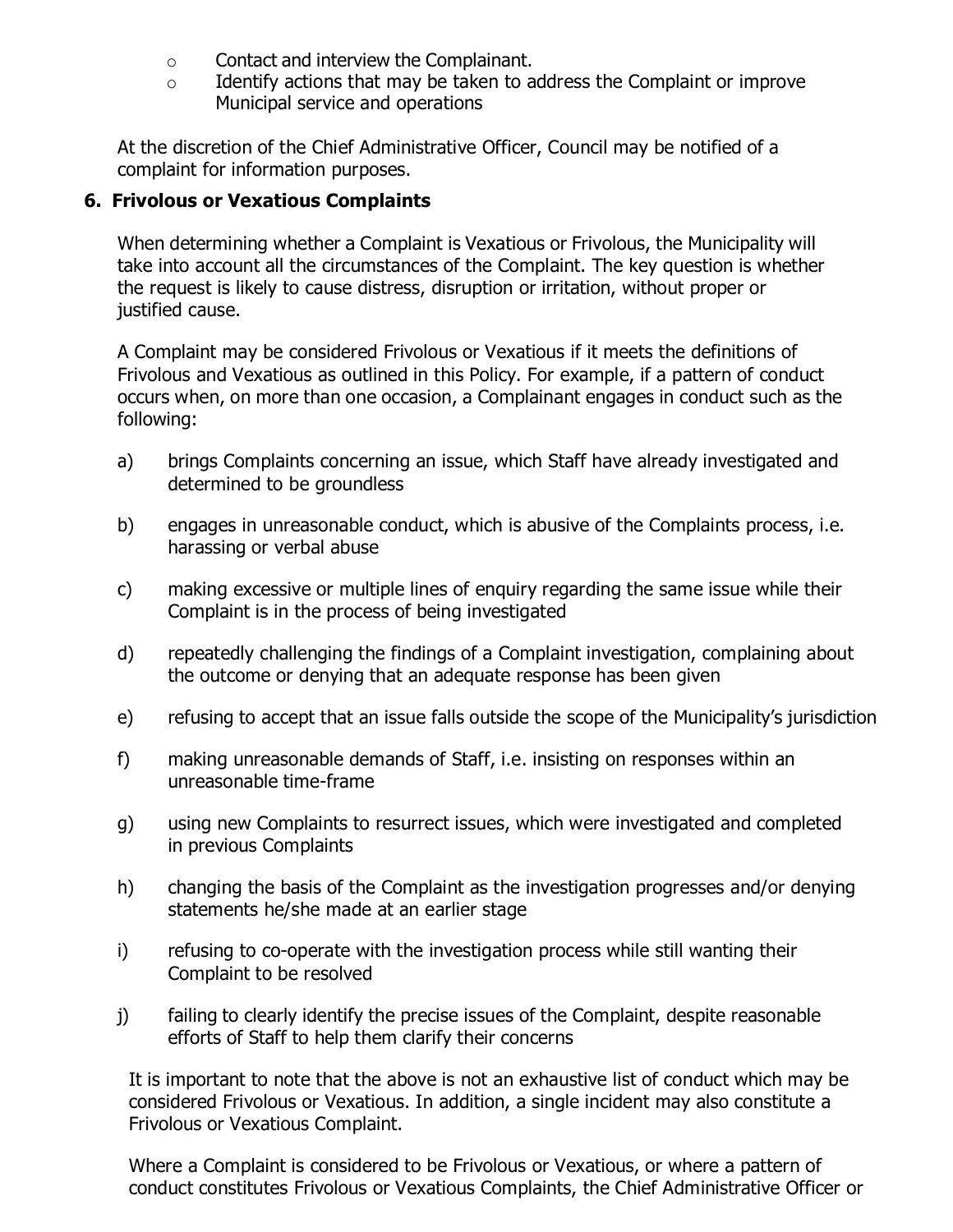designate, may cease any further investigation into the Complaint and close the Complainant's file.

# **7. Decision**

7.1.Within thirty (30) calendar days of receipt of a Complaint by the Chief Administrative Officer, a response shall be provided in writing to the Complainant (the "Decision").

The Decision shall include:

- i. Whether the Complaint was substantiated;
- ii. If the Complaint is not substantiated, the Clerk shall provide the reason(s) for their decision; and,
- iii. Any actions the Municipality has or will take because of the Complaint. In the case of and employee related complaint, the Municipality will not disclose the action taken.
- 7.2. From time to time, there may arise circumstances where the Municipality may not be in a position to guarantee response times. If the Chief Administrative Officer is unable to provide a Decision within thirty (30) days of receipt, they shall notify the Complainant of the delay and provide an estimate of when a Decision will be provided.
- 7.3. Decisions made by the Chief Administrative Officer may be appealed, in writing, to the Reeve within thirty (30) days. The Reeve shall review the appeal and may confirm, rescind or amend a Decision. In the event the Complaint cannot be resolved through the Chief Administrative Officer's Complaint process/this Policy, the Complaint may be submitted to the Ontario Ombudsman.
- 7.4. The Decision will consist of information such as:
	- Overview of Complaint
	- Details of how the investigation was conducted
	- Summary of the facts
	- Outline of the findings
	- Identification of next steps
	- Suggestions of appropriate resolution along with the rationale supporting the proposed resolution

# **8. Appeal**

There is no appeal process beyond what is defined in Section 7.

# **9. Monitoring**

# **9.1 Administration**

The Formal Complaint must be tracked from its initial receipt to its resolution. The Clerk or designate manages this process.

The Clerk or designate will keep a centralized, up-to-date Municipal Complaint Tracking log of all Complaints by tracking number.

An annual report of Complaints will be presented to the Chief Administrative Officer for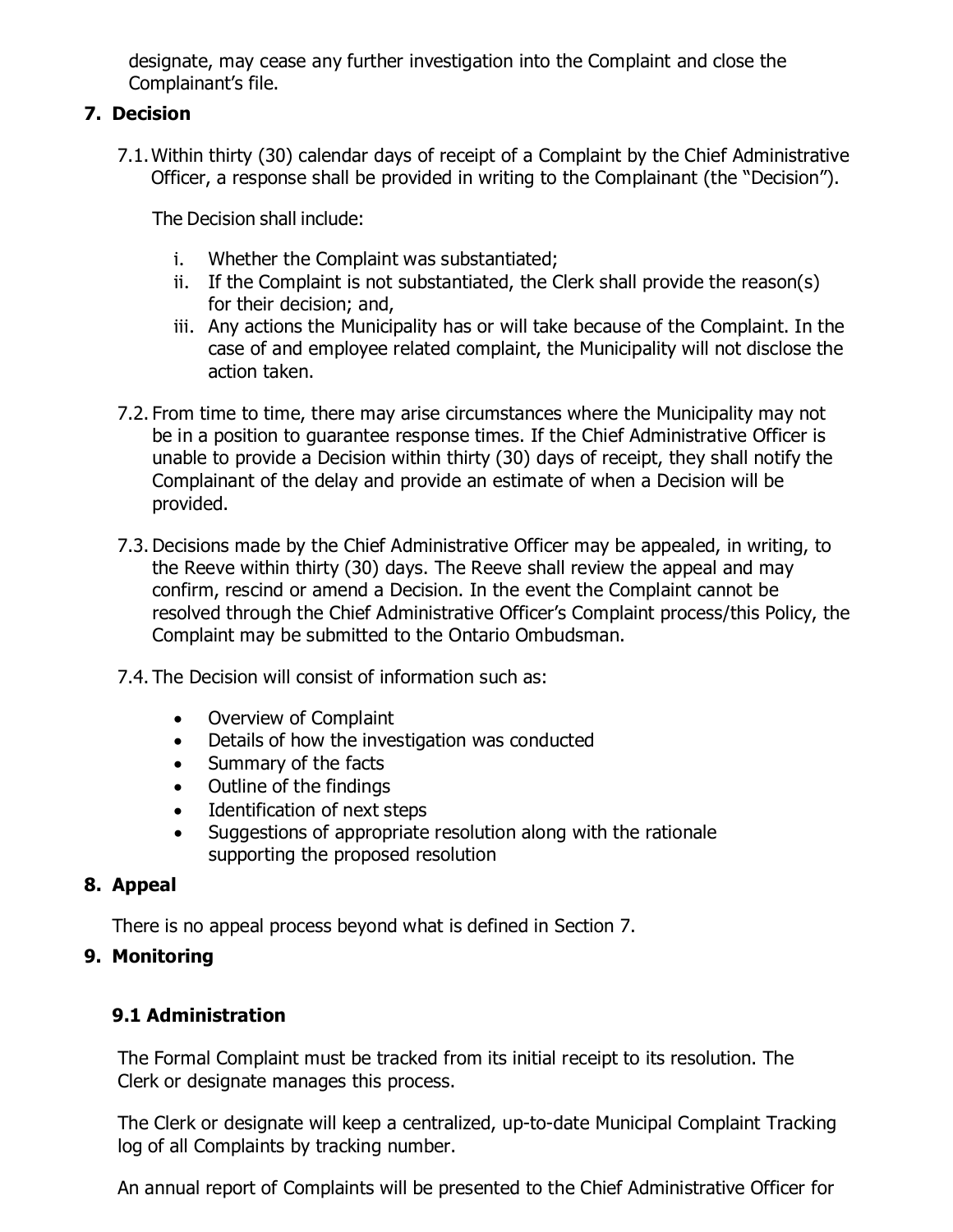review and consideration in June of each year.

# **9.2 Existing Complaint**

When action is taken on an existing Formal Complaint by telephone or voicemail, a record of this action will be saved on the Municipal Complaint Tracking Form. All correspondence between the Chief Administrative Officer or Designated Investigator and the Complainant must be documented.

## **10. Privacy**

Complaints will be dealt with in a confidential manner in accordance with applicable privacy legislation including the Municipal Freedom of Information and Protection of Privacy Act (MFIPPA) and the Personal Health Information Protection Act (PHIPA) ("Privacy Legislation"). Any information collected for the purposes of this policy will be collected, used and disclosed only in accordance with Privacy Legislation or any other legislative requirements.

All documents relating to any Complaint shall be kept secure and in accordance with applicable legislation and the Municipality's Records Retention Schedule.

The Township of Tyendinaga is committed to the professional development of all Staff and is committed to supporting Staff in the performance and execution of their duties with competence and professionalism. As a result, any responsive actions to a Complaint which involves taking any action to improve a Staff member's performance, will respect the employer/employee relationship and as such will not be identified to the public or to the Complainant.

### **11. Records Management**

Upon delivery of a Decision, the Complaint will be deemed resolved/closed and all physical and electronic documents pertaining to the Complaint will be maintained by the Chief Administrative Officer according to the Municipality's Records Retention Schedule. No copies of privileged information will be kept by any other Township Departments.

### **12. Responsibility**

All Staff should have a clear understanding of how Complaints are handled by the Municipality.

All Department Heads must comply with, explain this policy to their Staff, and conduct and training, which may be necessary.

The Municipal promotes the principles of accessibility through the Accessibility for Ontarians with Disabilities Act. Please refer to the Municipality's Accessibility Policy for moreinformation.

The Municipal may make amendments to update the Complaint Policy and Forms as required.

### **13. Appendices**

Appendix A – Complaint Form (public use)

Appendix B – Complaint Tracking Form (internal use)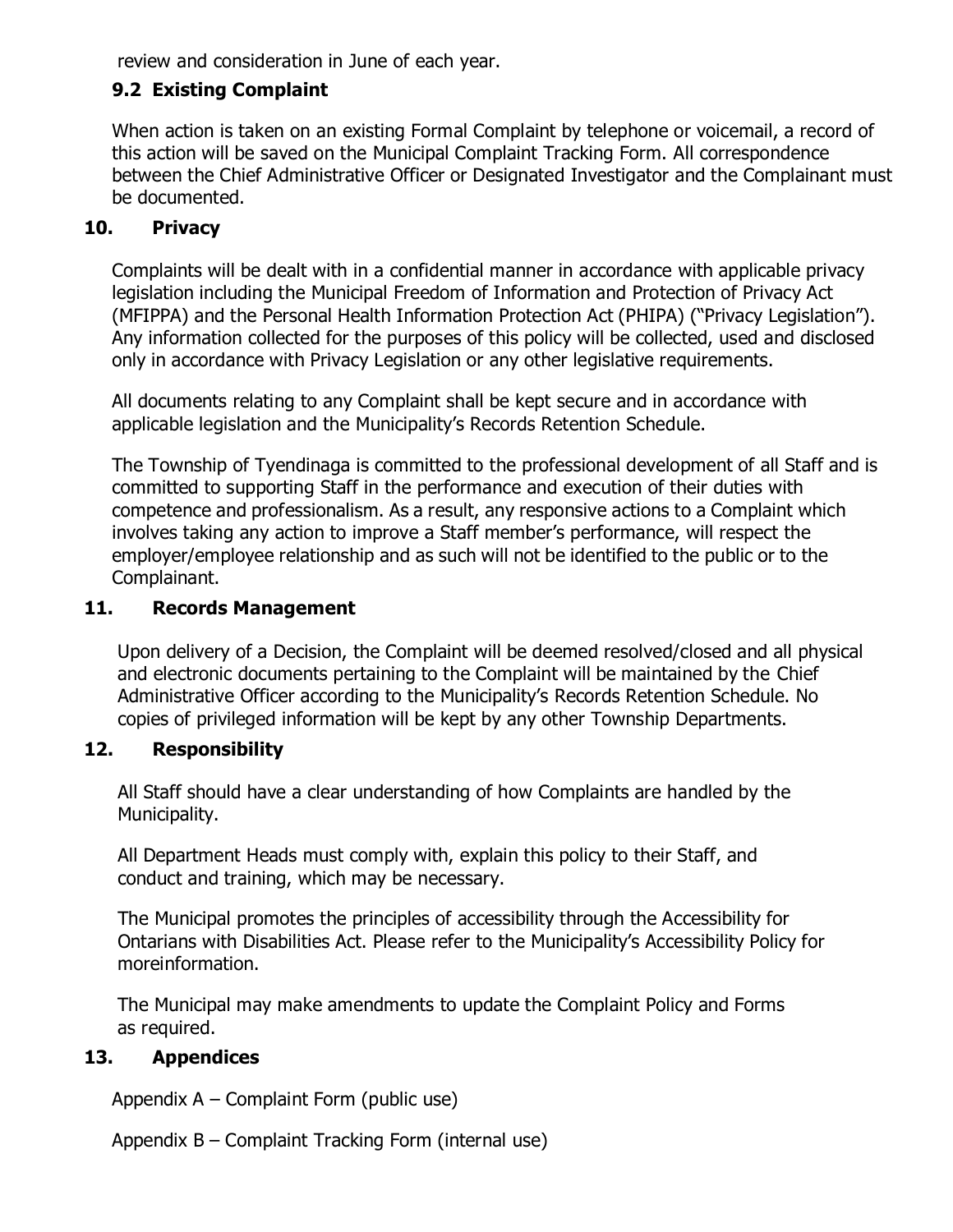### **How to Make a Complaint**

The Township of Tyendinaga has procedures for receiving and handling complaints from individuals who are dissatisfied with service, actions or lack of action by a Municipal department or staff member. We recommend you first speak directly with the service area where you have an issue, in person or by telephone. Most complaints are received verbally and can be resolved promptly by the department in charge of the service.

If you are not satisfied with how your verbal complaint is handled you can submit a written complaint by completing this form, which is available on our website [tyendinagatownship.com](http://www.tyendinagatownship.com/)

#### **\*Mandatory Field**

#### **Complainant Contact Details**

| First name *                                                                           | Last name $*$                                      |  |  |  |  |
|----------------------------------------------------------------------------------------|----------------------------------------------------|--|--|--|--|
|                                                                                        |                                                    |  |  |  |  |
| Email Address (considered the most prompt way we can communicate with you)             |                                                    |  |  |  |  |
|                                                                                        |                                                    |  |  |  |  |
| Mailing Address *                                                                      | Phone Number *                                     |  |  |  |  |
|                                                                                        |                                                    |  |  |  |  |
| Note: If only a mailing address is provided our response timelines<br>may be extended. | Note: We only call if we require<br>clarification. |  |  |  |  |
|                                                                                        |                                                    |  |  |  |  |

#### **Complaint Type**

| $\Box$ Access of Services            | $\Box$ Programs               |
|--------------------------------------|-------------------------------|
| $\Box$ Facilities                    | $\Box$ Staff Conduct          |
| $\Box$ Outcome of Existing Complaint | $\Box$ Timeliness of Services |
| $\Box$ Processes or Procedures       | $\Box$ Other                  |

#### **Summary of Complaint**

Please record information on what happened, who was involved, dates, and times. Be as detailed as possible. If there is not enough space to describe the complaint, attach extra paper.

| Details* |  |  |  |
|----------|--|--|--|
|          |  |  |  |
|          |  |  |  |
|          |  |  |  |
|          |  |  |  |
|          |  |  |  |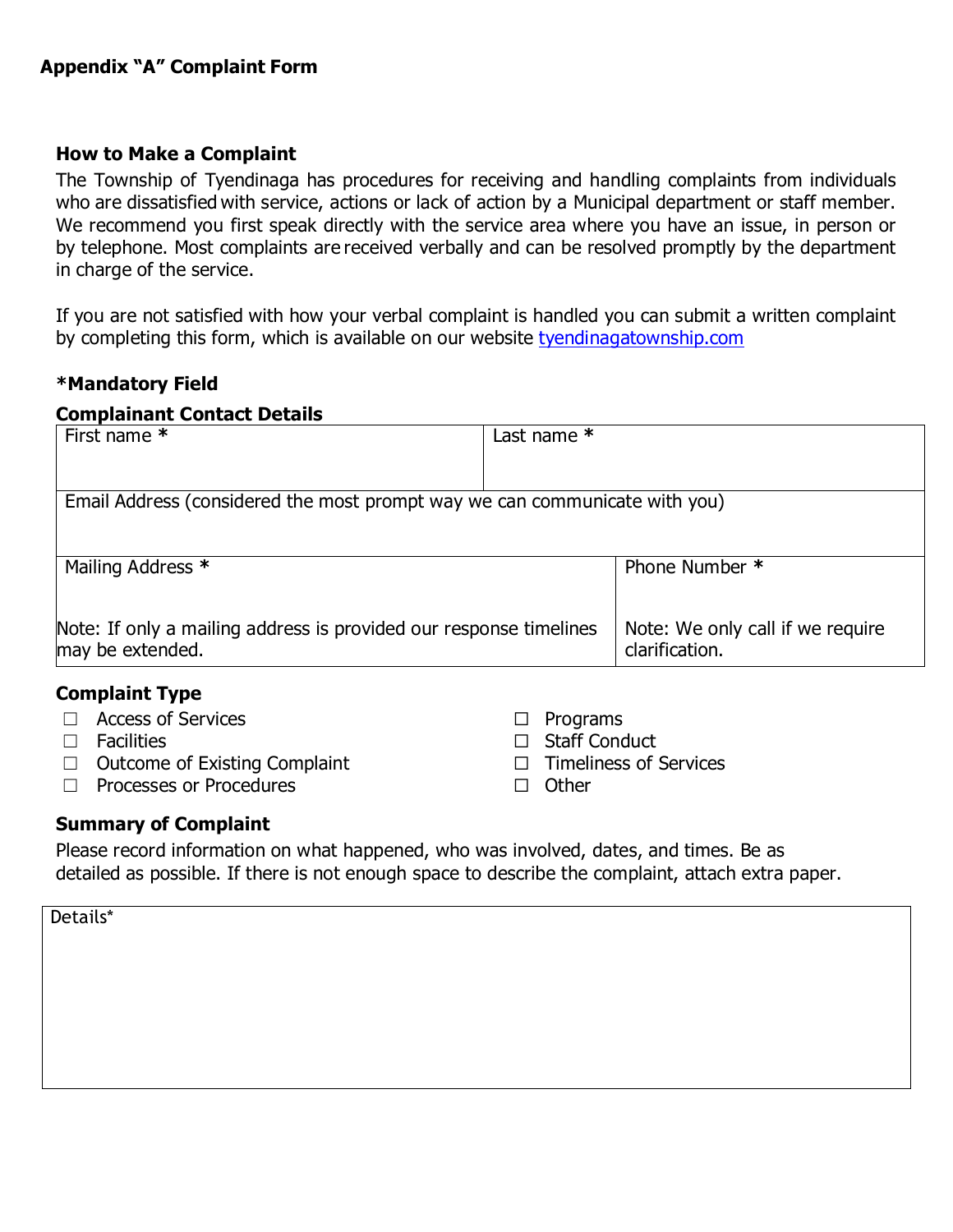Service area/location of problem\*

Staff persons involved (if known and applicable)

List of enclosures (include copies of any documentation in support of the complaint)

### **Resolve**

How do you suggest the complaint be resolved?

## **Sign Off**

Complainant's signature\*

Date complaint submitted (mm/dd/yyyy)\*

### **Timeline**

The Chief Administrative Officer or designate will contact you to acknowledge this complaint within 5 business days after receiving this completed form. Further inquiries, investigation and resolution is expected within 30 days of receipt of this complaint. If this is not possible, you will be contacted and given a reason why this timeline is being adjusted.

### **Notice of Collection**

The personal information you choose to provide on this form is collected under the authority of the Municipal Freedom of Information and Protection of Privacy Act *(MFIPPA)*. The information you provide will be used to investigate the complaint and may be used for contact purposes but is otherwise considered confidential. Questions about this collection can be directed to the Clerk, 859 Melrose Road, Shannonville, ON K0K 3A0, 613-396-1944, [clerk@tyendinagatownship.com](mailto:clerk@tyendinagatownship.com)

### **For Internal Use Only**

| Date Complaint Received: | <b>Receiver Initials:</b> | Tracking Number: |
|--------------------------|---------------------------|------------------|
| (mm/dd/yyyy)             |                           |                  |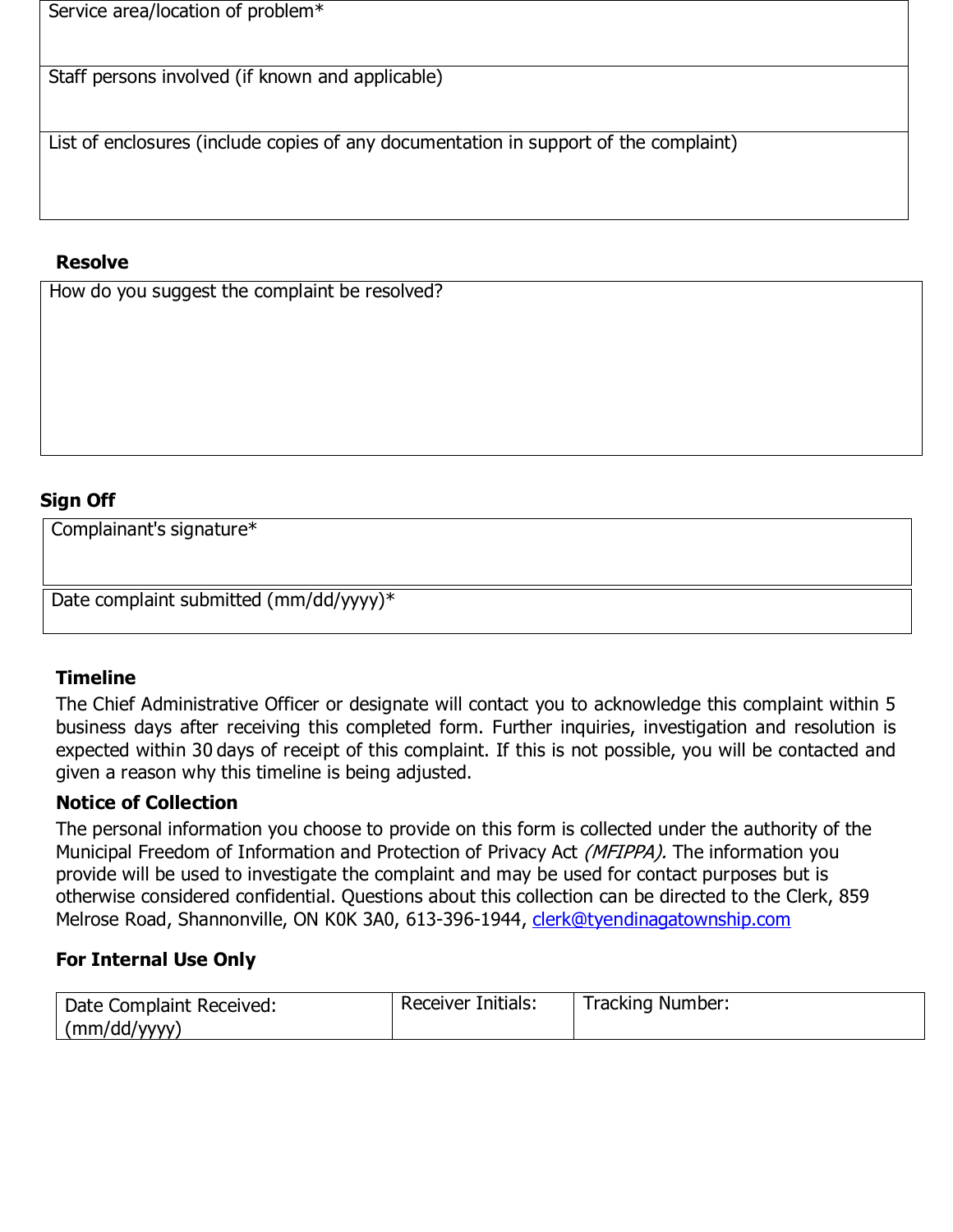**Appendix "B" Complaint Tracking Form**

**Tracking Number:**

**Designated Investigator:**

### **Complaint Stage 1 – Acknowledgement**

Notification of Receipt of Complaint by Investigator:

### **Complaint Stage 2 – Assessment**

The complaint may be terminated at this point if a resolution is mutually determined, if it is a duplicate or if it is not a complaint.

 $\Box$  Is the complaint misclassified? (Is it actually feedback/compliment or a service request, etc.?)

 $\Box$  Is the complaint a duplicate?

 $\Box$  Is more detailed information required from the complainant? If yes, check the box and notify complainant.

- Date of notification for additional information: (dd/mm/yyyy):
- Additional information received:

 $\Box$  Can the complaint be resolved informally?

- Date of informal resolve: (dd/mm/yyyy):
- How it was informally resolved: